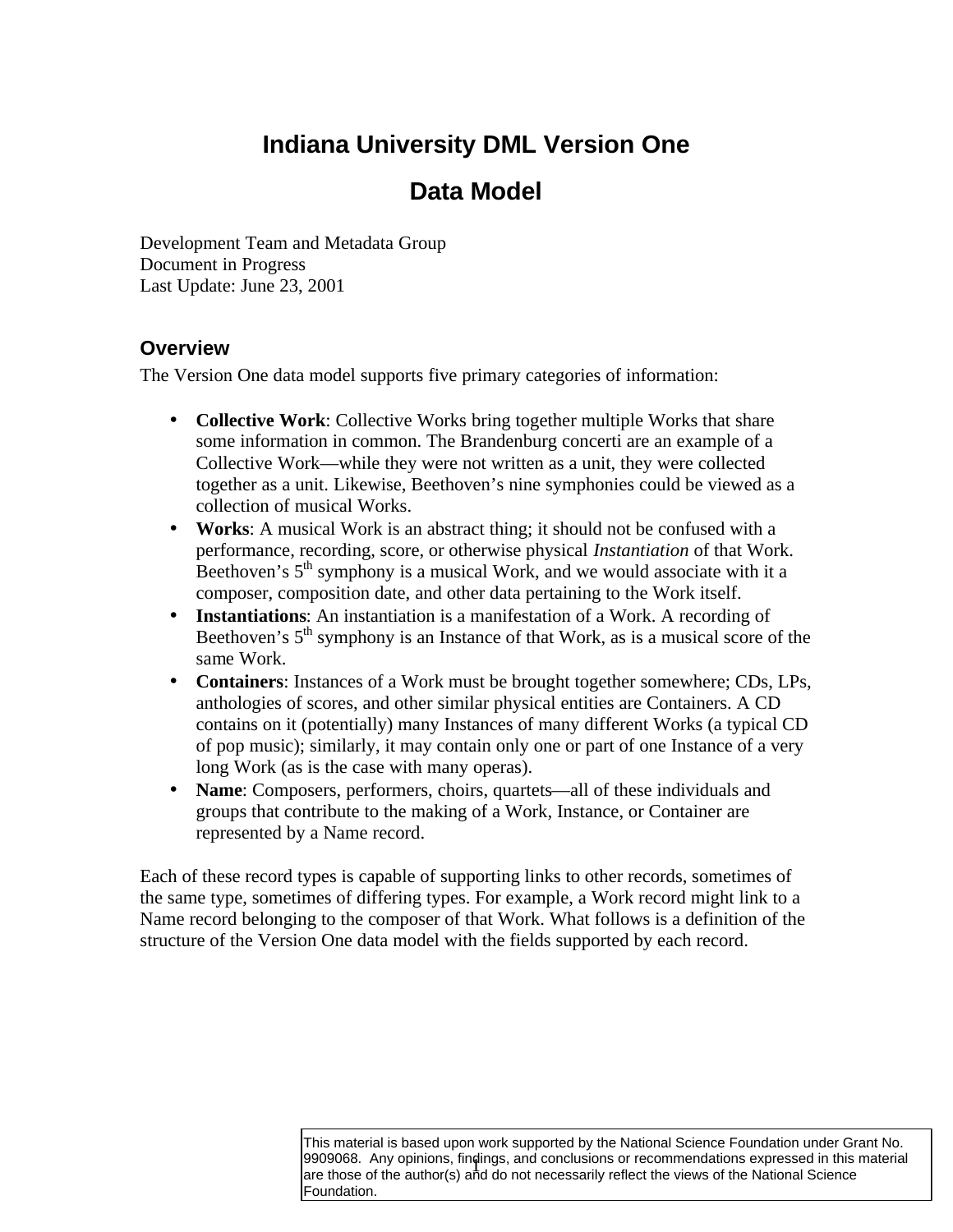### **Collective Works**

Collective Works bring together references to one or more Works. In their ultimate conception, it is likely that Collective Works will be implemented very differently than they are for Version One; this being the case, they are put forward here as simple glue structures to tie together a number of Works related by a uniform title in previous cataloging practice.



In Version One, Collective Works will be used to

represent things like the Brandenburg concerti, or all of Beethoven's symphonies. In the future, the notion of Collective Work will evolve to include more complex musical structures, like Operas and song cycles, and the metadata used to represent these structures may evolve as well.

The records for Collective Works will be identical for all intents and purposes to those used by individual Works; Collective Works will be searched and browsed in the same contexts as Works in Version One. The primary difference will be a repeating field for linking to Works that make up the Collective Work.

#### **Work**

The Work record contains information pertaining to the musical work it represents, and supports links to Name records; these commonly belong to the composer, arranger, lyricist, and other individuals associated with the creation of the Work itself, as opposed to any particular Instance (CD, anthology, recording, score) thereof.

Links to Name records are *typed*, or categorized. A Work may reference the Name record for M. Jadud as the *composer* of "The IU DML Blues," while an Instance of a performance might reference the *same* Name record, but categorize M. Jadud as a *performer*.



As well as linking to Name records, a Work may be *related to* other Works in the system. This relation is a typed relation, much like the typed relation for any Name record. It is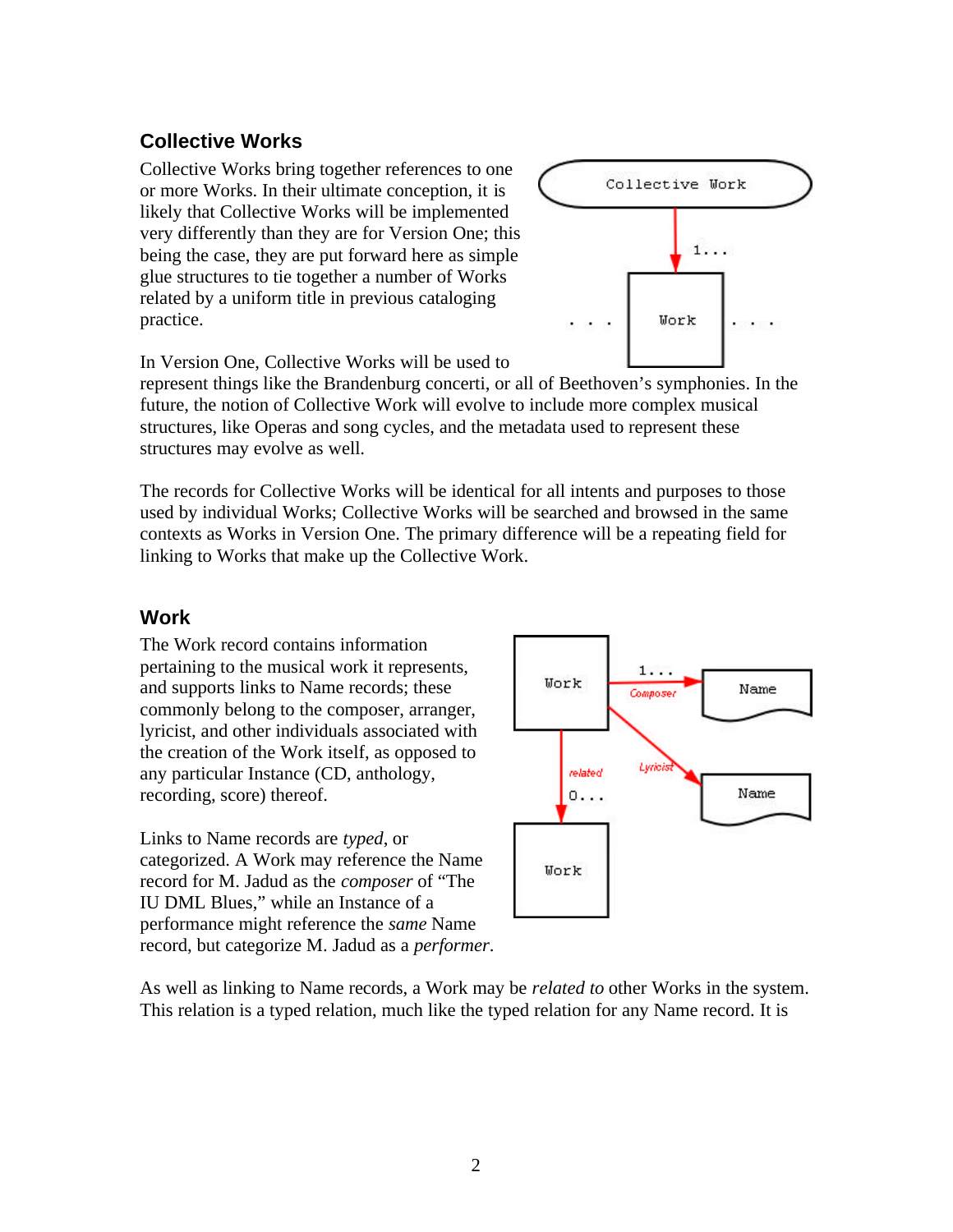through this mechanism that notions like *arrangement* and *medley* will be supported in Version One.<sup>1</sup>

What follows is a table of fields potentially present in a Work record, as well as any subfields, their format, and the source for those fields. Note that a Work record only requires the presence of a Uniform Title and a Contributor. All other fields are optional. Not noted in the table is a Unique Identifier (UID) which every record in the system must have. The precise format of the UID has not yet been specified.

| <b>Field Name</b>                                                 | <b>Subfields</b>                                | Reg/<br>Cont <sup>2</sup> | <b>DB</b>                                                                                                                                                                                                                         | <b>Source</b>                                             |
|-------------------------------------------------------------------|-------------------------------------------------|---------------------------|-----------------------------------------------------------------------------------------------------------------------------------------------------------------------------------------------------------------------------------|-----------------------------------------------------------|
| <b>Uniform</b><br>(Collective) Title                              |                                                 | R, C                      | Uniquely identifies the record                                                                                                                                                                                                    | <b>ARN</b> if available                                   |
| <b>Variant</b><br>(Collective) Title(s)                           | Variant title<br>Variant title<br>Variant title |                           | Has subfields for multiple<br>variant titles.                                                                                                                                                                                     | ARN if<br>available, also<br>added from<br>actual sources |
| Contributor(s)                                                    | Uniform<br>Contributor<br>Name<br>Role          | R, C                      | Links to master name record.<br>Names separated (Last, Rest).<br>Contains subfields for<br>name/role. May have multiple<br>entries for various contributors<br>(composer, author of text,<br>etc.). Roles from<br>list/thesaurus. | List or thesaurus,<br>OCLC record                         |
| Date of<br>Composition                                            |                                                 |                           | May have subfields for<br>multiple dates. Format is<br>flexible to allow for various<br>available dates (century, year,<br>or complete date)                                                                                      | NG if available                                           |
| <b>Place of</b><br>Composition                                    | City<br>Country                                 | $\mathcal{C}$             | Cataloger picks appropriate<br>city and country from<br>geographic list or thesaurus                                                                                                                                              | NG if available,<br>geographic list or<br>thesaurus       |
| <b>First Performance</b><br><b>Place</b>                          | City<br>Country                                 | $\mathcal{C}$             | Cataloger picks appropriate<br>city and country from<br>geographic list or thesaurus.<br>Should be in the DB?                                                                                                                     | NG if available,<br>List or the saurus                    |
| <b>First Performance</b><br><b>Date</b>                           | Day<br>Month<br>Year                            |                           | Cataloger enters the date if<br>available. Flexible format.                                                                                                                                                                       | NG if available                                           |
| <b>First Publication</b><br><b>Date</b>                           |                                                 |                           |                                                                                                                                                                                                                                   |                                                           |
| <b>Original Text Title</b><br><b>Original Language</b><br>of Text |                                                 | $\mathbf C$               | Cataloger picks appropriate<br>language from language list or<br>thesaurus.                                                                                                                                                       | NG if available<br>NG if available,<br>List or the saurus |

 $\overline{a}$ <sup>1</sup> Currently, this is not a rich notion of relation—an arrangement is still considered its own Work, and therefore cannot "borrow," or "inherit" any information from the Work that it is an arrangement of. Later versions of the model will grow to accommodate these notions.

<sup>&</sup>lt;sup>2</sup> Required, Controlled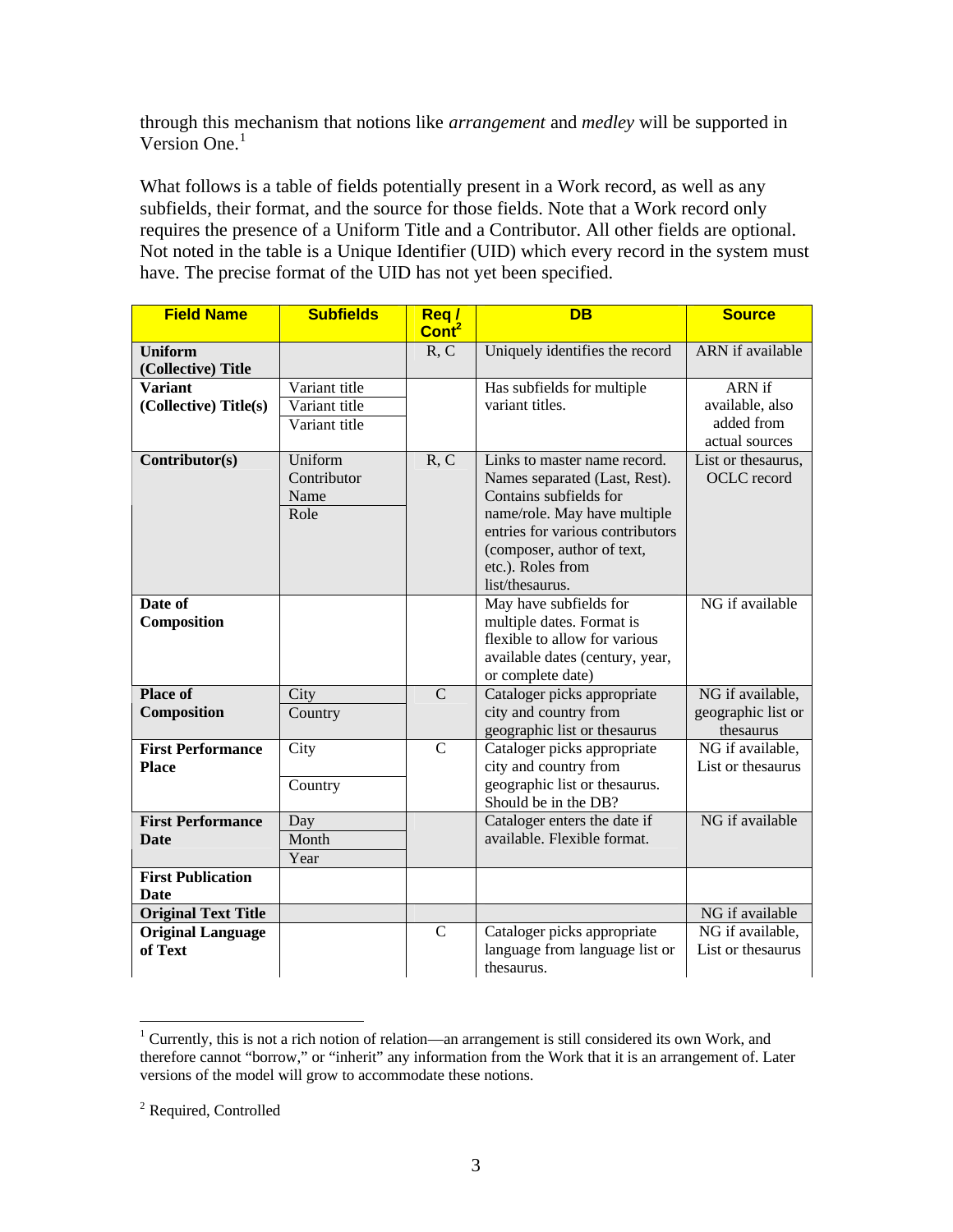| <b>Field Name</b>                             | <b>Subfields</b>           | Req/<br>Cont <sup>2</sup> | <b>DB</b>                                                                                                                                | <b>Source</b>                                   |
|-----------------------------------------------|----------------------------|---------------------------|------------------------------------------------------------------------------------------------------------------------------------------|-------------------------------------------------|
| <b>LCSH</b>                                   |                            | $\mathcal{C}$             | Transferred from MARC<br>OCLC.                                                                                                           | ARN or OCLC                                     |
| <b>Class Number</b>                           |                            | C                         | Transferred from MARC<br>OCLC.                                                                                                           | ARN or OCLC                                     |
| Genre, Form, Style                            |                            | $\mathcal{C}$             | Cataloger picks appropriate<br>genre/form/style from list or<br>thesaurus.                                                               | List or thesaurus                               |
| <b>Overall Work Key</b>                       |                            | C                         | Cataloger picks appropriate<br>genre/form/style from list or<br>thesaurus. Format needs work<br>(maybe just upper/lower case<br>letters) | NG if available,<br>List or the saurus          |
| <b>Overall Work</b><br><b>Instrumentation</b> |                            | $\mathcal{C}$             | Cataloger will pick<br>appropriate instruments from<br>list or thesaurus.                                                                | NG if available,<br>List or the saurus          |
| <b>Notation Incipit</b>                       |                            |                           |                                                                                                                                          |                                                 |
| Note (different<br>types, thesaurus<br>TBA)   |                            |                           | Accommodates any non-<br>standard information about<br>Work, grouped by various<br>categories.                                           |                                                 |
| <b>Related resources:</b>                     | URL, type,<br>description. |                           | Will include URLs as well as<br>printed sources.                                                                                         | NG URL, other<br>URL,<br>and printed<br>sources |

It should be noted that Version One will not include a musical thesaurus for controlled fields; while the model will support it from Version One on, the data will not be present until the second release.

### **Container**

Containers are CDs, LPs, scores (anthologies of, etc.)—anything that holds or otherwise contains content. A Container is often a *physical item* in a library's collection. Containers link to one or more Instantiations of musical Works. In addition, they may link to any number of Name records—producers, engineers, editors, and other people and groups associated with the production of the Container would be referenced at this point in the model.

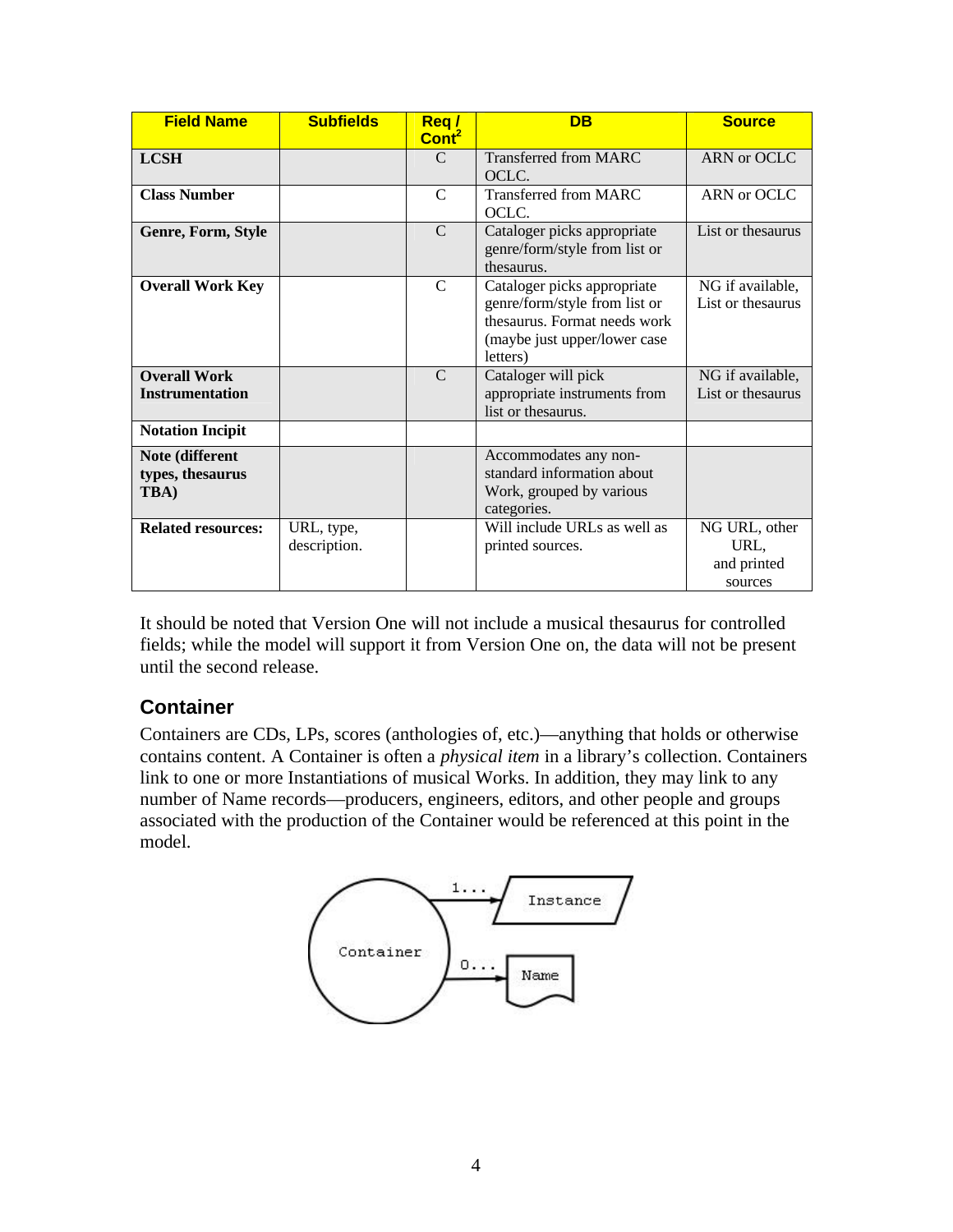| <b>Field Name</b>                                                    | <b>Subfields</b>                                                                   | R/C            | <b>DB</b>                                                                                                                                                 | <b>Source</b>                                      |
|----------------------------------------------------------------------|------------------------------------------------------------------------------------|----------------|-----------------------------------------------------------------------------------------------------------------------------------------------------------|----------------------------------------------------|
| <b>Container</b><br>Contributor(s)                                   | Actual<br>Contributor<br>Name<br>Role<br>Link to<br>Uniform<br>Contributor<br>Name | R, C           | Links to master name record.<br>Contains subfields for name/role.<br>May have multiple entries for<br>various contributors. Roles from<br>list/thesaurus. | List or<br>thesaurus,<br>OCLC record               |
| <b>Publisher</b>                                                     |                                                                                    |                | Uncontrolled text field.                                                                                                                                  |                                                    |
| <b>Container Title</b>                                               |                                                                                    | $\mathbf C$    | Actual container title. May include<br>subfields for multiple titles.                                                                                     | Container                                          |
| <b>Document Information</b>                                          | Document<br><b>Type</b><br>Document<br>Format<br>Document<br>Description           | R, C           | Cataloger will be able to pick<br>appropriate type from list/thesaurus<br>for some of this information (e.g.,<br>type or format).                         | List or<br>thesaurus                               |
| <b>Place of Publication</b>                                          | City<br>Country                                                                    | $\mathbf C$    | Cataloger picks appropriate city and<br>country from geographic list or<br>thesaurus                                                                      | Container<br>translated to<br>list or<br>thesaurus |
| <b>Date of Publication</b>                                           |                                                                                    |                | Cataloger enters year                                                                                                                                     | Container                                          |
| <b>Publisher (Label)</b><br><b>Numbers or other</b><br>numbers       |                                                                                    |                | Standard publisher (label) numbers                                                                                                                        | Container                                          |
| <b>Provenance</b>                                                    |                                                                                    |                | Uncontrolled text field.                                                                                                                                  |                                                    |
| <b>Total Duration/Length</b>                                         |                                                                                    |                | Pulled from Instantiation, might not<br>coincide with the number on the<br>physical item in case of sound/video<br>recordings. Format specific.           | Digitized<br>instantiation                         |
| <b>Uniform Series Title</b>                                          |                                                                                    | $\mathbf C$    | Indicates uniform Series title.                                                                                                                           |                                                    |
| <b>Edition Number</b>                                                |                                                                                    |                | Indicates edition number                                                                                                                                  |                                                    |
| Language(s)                                                          |                                                                                    | $\mathbf C$    | Indicated the languages used in<br>document.                                                                                                              | List or<br>thesaurus                               |
| <b>ISBN</b>                                                          |                                                                                    |                | Indicates ISBN for printed materials.                                                                                                                     |                                                    |
| <b>Inclusion of Other</b><br><b>Document</b><br><b>Types/Formats</b> |                                                                                    | $\overline{C}$ | Indicates whether the document<br>contains other document<br>types/formats.                                                                               | List or<br>thesaurus                               |
| Plate number                                                         |                                                                                    |                | Specifies plate number                                                                                                                                    |                                                    |
| <b>UPC</b>                                                           |                                                                                    |                | Specifies bar code                                                                                                                                        |                                                    |
| <b>Copyright Date</b>                                                |                                                                                    |                | Specifies copyright date                                                                                                                                  |                                                    |
| Note (different types,<br>thesaurus TBA):                            |                                                                                    |                | Accommodates any non-standard<br>information about Container.                                                                                             |                                                    |
| <b>OCLC Number</b>                                                   |                                                                                    | $\mathbf C$    | For reference back to original<br>(source) record.                                                                                                        | OCLC                                               |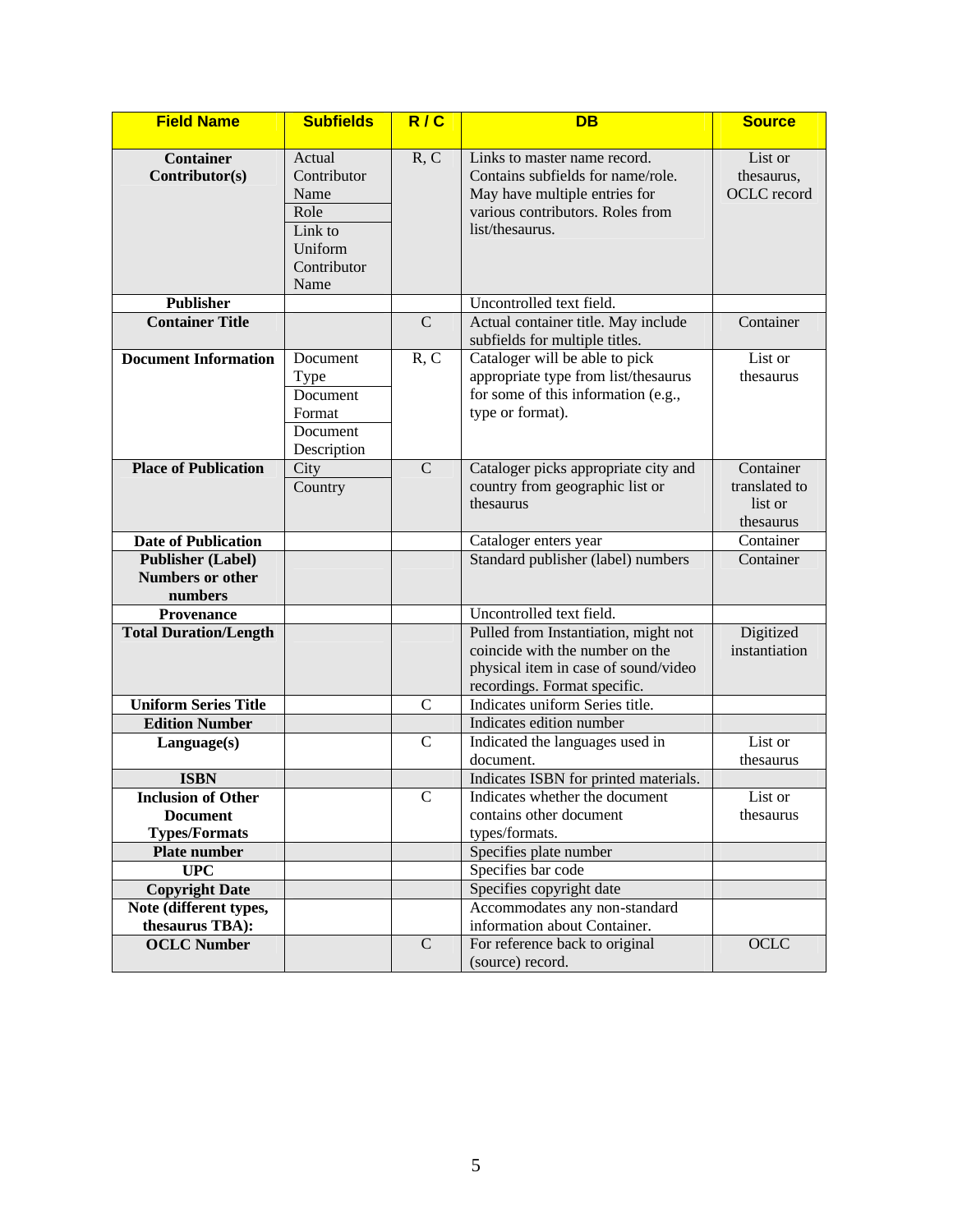#### **Instantiation**

An Instantiation is a manifestation of a musical Work. Containers may have one or more Instances of a Work on them. Each Instance may have one or more Name records associated with it, which might represent an individual, ensemble, group, or some other named entity.

An Instance might be a recorded Work on a CD (perhaps one or more tracks), one or more bands on an LP, or the reproduction of a Work in the form of a score, either on its own or as part of a larger published collection of Works. The information stored with the Instance is pertinent to that particular manifestation only—the composer of the Work, for example, does not reside in the Instance record, but with the Work record. Likewise, publication information pertaining to the vehicle by which the Instance is delivered (ISBN number of an anthology) resides with the Container. Instance records are fairly small.

Instances are very important, however, as they tie together performers, conductors, and others with the Work they brought into being. The Instantiation record assembles many different pieces of information in keeping with how we conceive of a piece of music. To maintain a connection to the physical item the Instance originally belonged to, it is tied to a Container. This way we can see that a particular recording of *Fur Elise* was on a CD of Romantic works by many composers, or perhaps on a collection of piano performances by Horowitz. The context may be of interest and/or value to a researcher or casual listener.

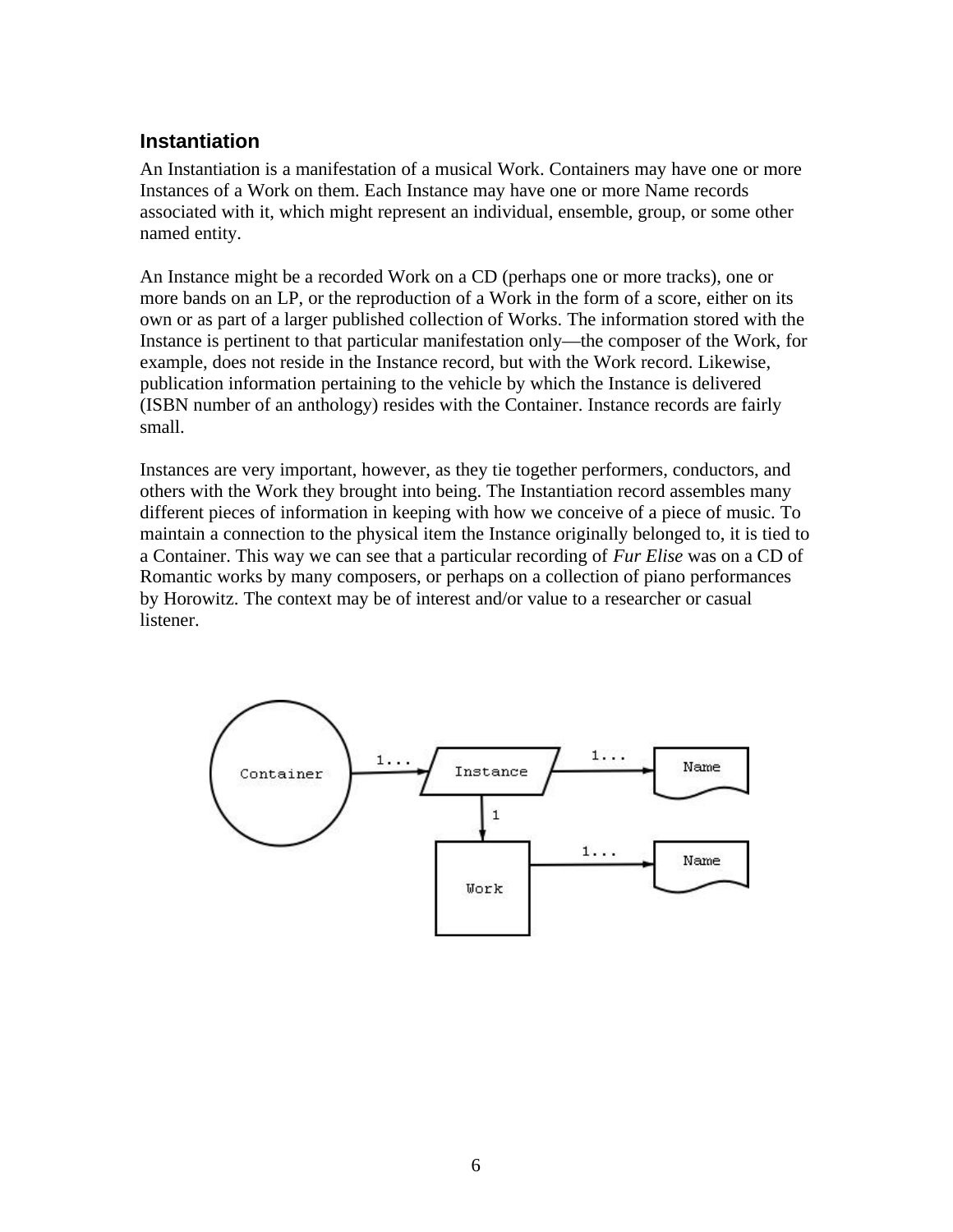| <b>Field Name</b>                            | <b>Subfields</b>                                                                        | Req/<br><b>Cont</b> | <b>DB</b>                                                                                                                                                       | <b>Source</b>                        |
|----------------------------------------------|-----------------------------------------------------------------------------------------|---------------------|-----------------------------------------------------------------------------------------------------------------------------------------------------------------|--------------------------------------|
| <b>Instantiation</b><br>Contributor(s)       | Actual<br><b>Contributor Name</b><br>Role<br>Link to Uniform<br><b>Contributor Name</b> | R, C                | Links to master name record.<br>Contains subfields for<br>name/role. May have multiple<br>entries for various contributors.<br>Roles from list/thesaurus.       | List or<br>thesaurus.<br>OCLC record |
| Title(s)                                     | Actual<br><b>Instantiation Title</b><br>Link to Uniform<br>Work Title                   | R, C                | Cataloger may be able to enter<br>actual instantiation title and link<br>it to uniform work title                                                               |                                      |
| <b>Duration/Length</b>                       |                                                                                         |                     | Format specific                                                                                                                                                 | Digitized<br>version                 |
| <b>Link to Digitized</b><br><b>Version</b>   |                                                                                         |                     | Links to digitized version                                                                                                                                      |                                      |
| Note (different<br>types, thesaurus<br>TBA): |                                                                                         |                     | Accommodates any non-<br>standard information about<br>Instantiation, grouped by various<br>categories.                                                         | Container                            |
| <b>Performance</b><br><b>Location</b>        |                                                                                         |                     | Cataloger picks appropriate city<br>and country from geographic list<br>or thesaurus. Format is flexible<br>to accommodate just country or<br>city and country. |                                      |
| <b>Recording Date</b>                        |                                                                                         |                     | Format is flexible to<br>accommodate just a year or full<br>date.                                                                                               |                                      |

#### **Name**

Name records represent individuals, groups, and other similar entities. References to them are always *typed*, indicating the relation that particular Named entity has with some other record. In this way, one Name record can be a *composer* in one context, a *performer* in another, and a *engineer* in yet a third context. A great deal of information comes from the *type* of reference.

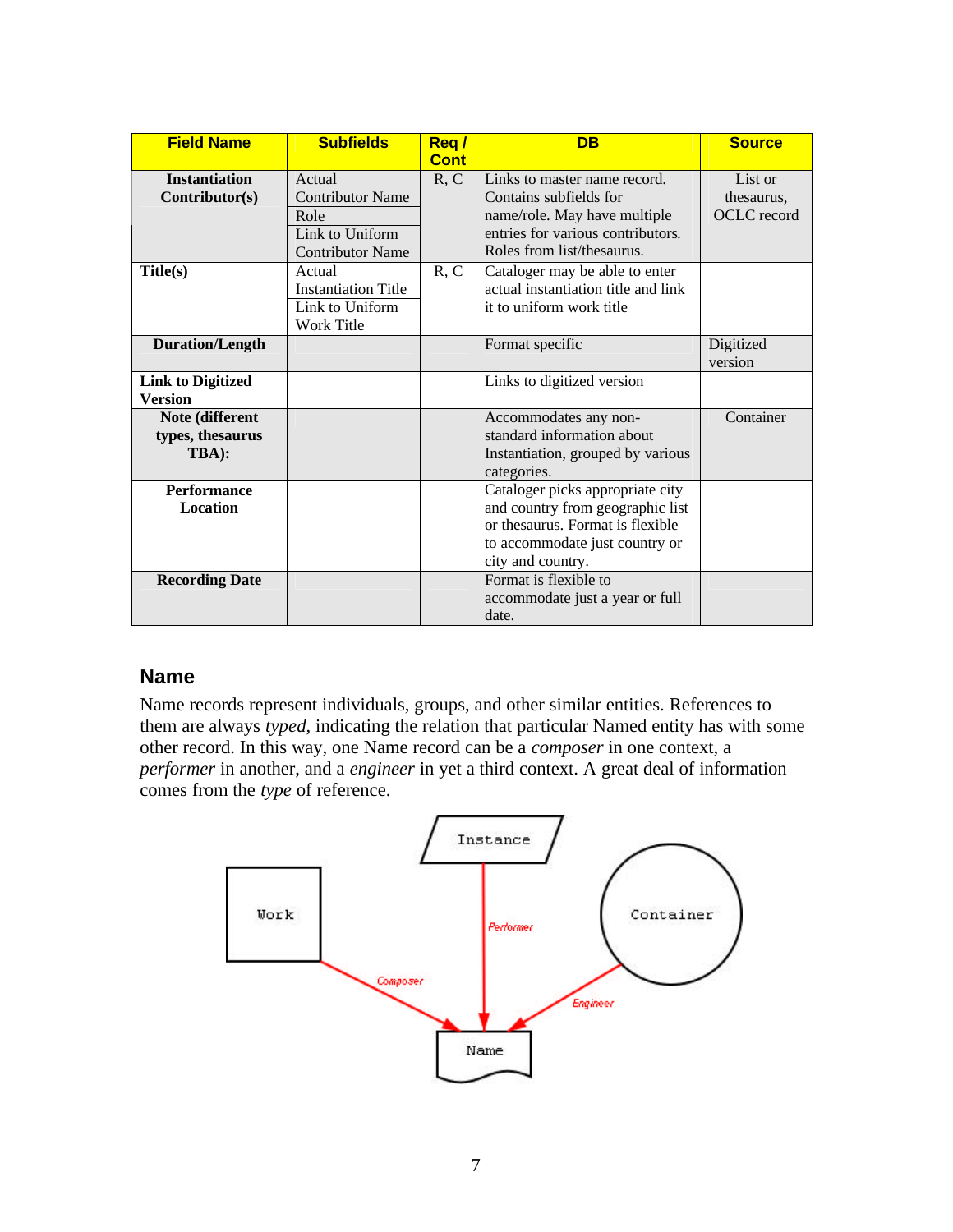| <b>Field Name</b>                         | <b>Subfields</b>                                                  |                   | R/C  | <b>DB</b>                                                                                                        | Source(s)              |
|-------------------------------------------|-------------------------------------------------------------------|-------------------|------|------------------------------------------------------------------------------------------------------------------|------------------------|
| <b>Uniform</b><br><b>Contributor Name</b> | Last name or<br>other proper                                      |                   | R, C | Uniquely identifies the record<br>together with Contributor Dates.                                               | ARN if<br>available or |
|                                           | name<br>Other parts of                                            |                   |      | Hyphenated names considered one<br>discrete part.                                                                | NG or OCLC<br>number   |
|                                           | name                                                              |                   |      |                                                                                                                  |                        |
| <b>Variant</b>                            |                                                                   | Complete variant  |      | Contains subfields for variant                                                                                   | ARN, NG,               |
| <b>Contributor Names</b>                  | name                                                              |                   |      | names but does not split each entry                                                                              | and Container/         |
|                                           |                                                                   | Complete variant  |      | into last/first/middle/other parts.                                                                              | Instantiation          |
|                                           | name                                                              |                   |      |                                                                                                                  | records                |
|                                           | name, etc.                                                        | Complete variant  |      |                                                                                                                  |                        |
| <b>Contributor Dates</b>                  | <b>Birth</b>                                                      | Day               | R, C | Uniquely identifies the record                                                                                   | ARN or NG if           |
|                                           |                                                                   | Month             |      | together with Uniform Contributor                                                                                | available              |
|                                           |                                                                   | Year              |      | Name. Format is flexible:                                                                                        |                        |
|                                           | Death                                                             | Day               |      | accommodates just century, decade                                                                                |                        |
|                                           |                                                                   | Month             |      | of a century, year range, or                                                                                     |                        |
|                                           |                                                                   | Year              |      | complete date.                                                                                                   |                        |
| <b>Variant</b>                            | <b>Birth</b>                                                      | Day               |      | Contains alternate dates of birth                                                                                | ARN if                 |
| <b>Contributor Dates</b>                  |                                                                   | Month             |      | and/or death.                                                                                                    | available              |
|                                           |                                                                   | Year              |      |                                                                                                                  |                        |
|                                           | Death                                                             | Day<br>Month      |      |                                                                                                                  |                        |
|                                           |                                                                   | Year              |      |                                                                                                                  |                        |
| <b>Contributor</b>                        | Role                                                              |                   | R, C | Contains subfields for various                                                                                   | List or                |
| $\text{Role}(s)$                          | Role                                                              |                   |      | contributor roles. May link to                                                                                   | thesaurus,             |
|                                           | Role                                                              |                   |      | $work(s)$ which assign(s) the role to                                                                            | OCLC record            |
|                                           |                                                                   |                   |      | contributor.                                                                                                     |                        |
| Chronological                             | Contributor                                                       |                   | R, C | Automatically generated based on                                                                                 | List or                |
| <b>Identity</b>                           | dates:<br>Century (dates)<br>Appropriate<br>period<br>descriptors |                   |      | Contributor's Dates. Needs a<br>qualification because automatically<br>generated descriptors may be<br>arguable. | thesaurus              |
|                                           |                                                                   |                   |      |                                                                                                                  |                        |
|                                           |                                                                   |                   |      |                                                                                                                  |                        |
|                                           |                                                                   |                   |      |                                                                                                                  |                        |
| <b>Place of Origin</b>                    | Born / founded /                                                  |                   | R, C | Cataloger picks appropriate verb                                                                                 | NG if                  |
|                                           | established, etc.<br>in<br>City<br>Country                        |                   |      | (born / founded / established /                                                                                  | available,             |
|                                           |                                                                   |                   |      | other), appropriate city, and                                                                                    | geographic list        |
|                                           |                                                                   |                   |      | country from geographic list or                                                                                  | or thesaurus           |
|                                           |                                                                   |                   |      | thesaurus. Should accommodate<br>unknown or in question.                                                         |                        |
|                                           |                                                                   |                   |      |                                                                                                                  |                        |
| <b>Note</b>                               |                                                                   |                   |      | Accommodates any non-standard<br>information about Name record                                                   |                        |
| <b>Related resources:</b>                 |                                                                   | Title/description |      | Will include URLs as well as                                                                                     | NG URL,                |
|                                           |                                                                   |                   |      | printed sources                                                                                                  | other URL,             |
|                                           |                                                                   |                   |      |                                                                                                                  | and/or printed         |
|                                           |                                                                   |                   |      |                                                                                                                  | sources                |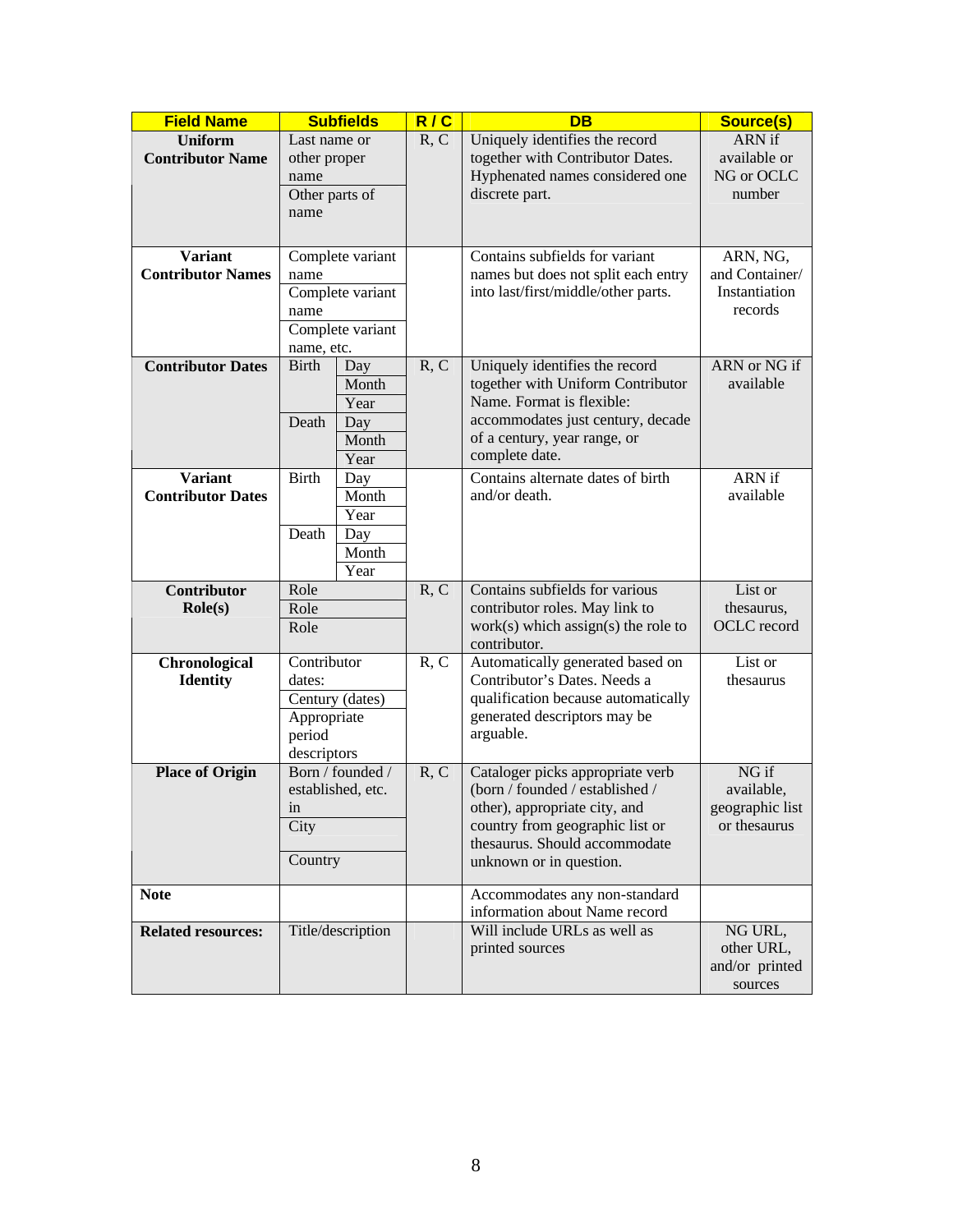#### **Work and Container Structure**

Part of what makes the IUB DML data model interesting is the explicit representation of musical structure in both the Work and Container records.<sup>3</sup> Provided below are examples of what these structures might "look" like.

*Work Structure*

Beethoven's  $5<sup>th</sup>$  symphony is an example of a Work with structure; it has four movements: Allegro, Andante, Allegro, and Allegro (quite diverse). We might represent this as

```
<section type="WORK" ID="00000">
<section type="MOVEMENT" ID="00001">
  <meta>
    <tempo> Allegro </tempo>
    <key> C minor </key>
  </meta> </section>
<section type="MOVEMENT" ID="00002">
  <meta>
    <tempo> Andante </tempo>
```
… and so on, where labels will eventually be controlled via a musical thesaurus. The power of a Work structure like this comes from having multiple Instances of the same Work. We might safely assume that a music library has more than one recording of Beethoven's  $5<sup>th</sup>$ , as well as more than one score representation (perhaps in parts, full orchestral, and mini score format). Each of these Instantiations of the Work might have different pagination (in the case of scores) and timings (in the case of recordings) however, as a musician, "Movement 1" is "Movement 1," regardless of the underlying edition or rendition.

This Work Structure becomes a navigational tool that a patron can use to jump from Instance to Instance, regardless of its format (audio or score). Given that the structure can be extended to the measure level, a very powerful notion of navigation between instances (and synchronizing between audio and score) can be imagined readily. The full power of the Work Structure will not be realized in Version One; navigation on major points in Works (movement, aria, etc.) will be possible.

<sup>1</sup>  $3$  Not noted in the tables above because of the complex nature of the structures in question.